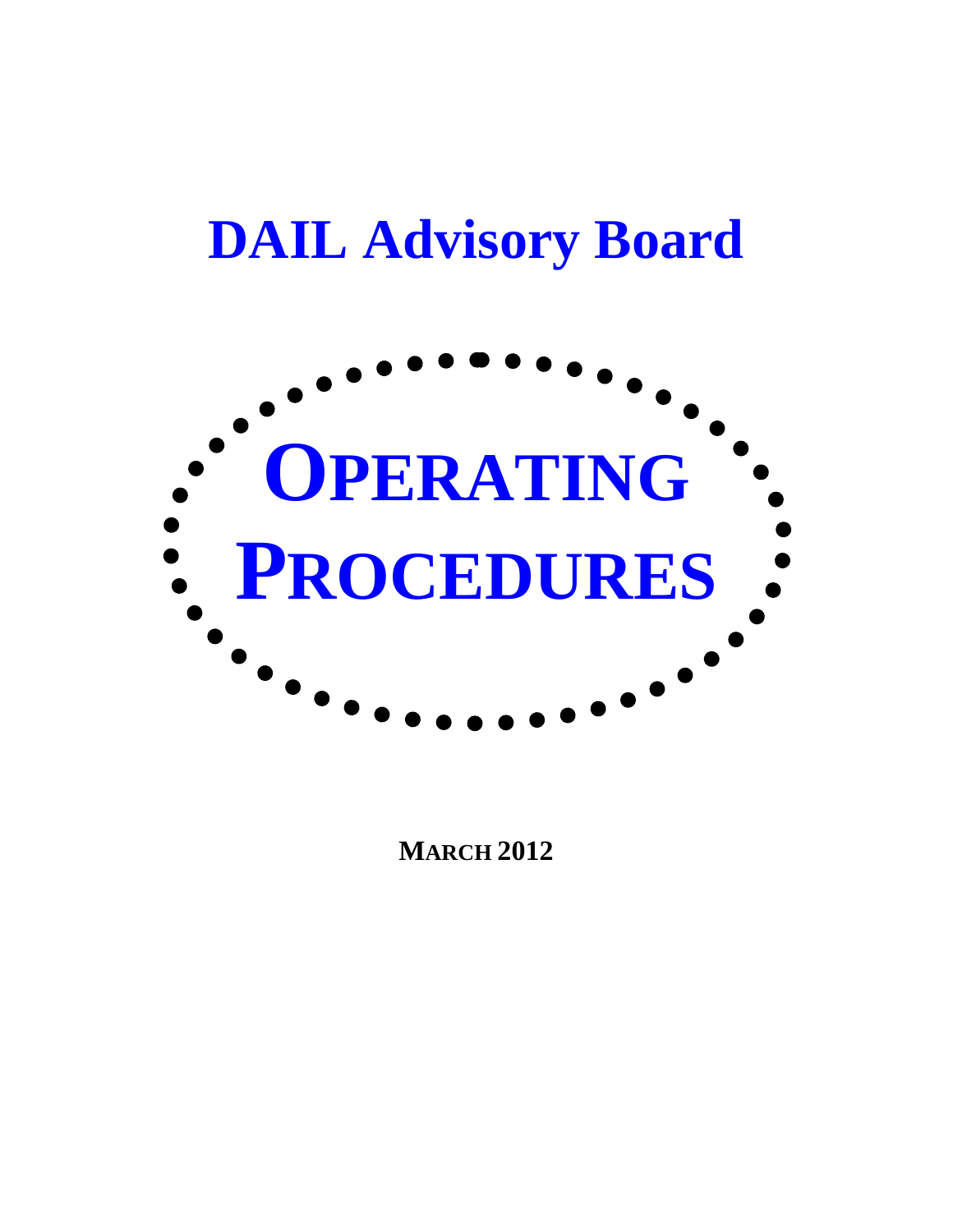

#### State of Vermont Agency of Human Services Department of Disabilities, Aging, and Independent Living (DAIL)

### *Department's Mission Statement*

*The mission of the Department of Disabilities, Aging and Independent Living is to make Vermont the best state in which to grow old or to live with a disability – with dignity, respect and independence.* 

## *Department's Core Principles*

- **Person-centered** the individual will be at the core of all plans and services.
- **Respect** individuals, families, providers and staff are treated with respect.
- **Independence** the individual's personal and economic independence will be promoted.
- *Choice* individuals will direct their own lives.
- **Living well** the individual's services and supports will promote health and well-being.
- *Contributing to the community* individuals are able to work, volunteer, and participate in local communities.
- **Flexibility** individual needs will guide our actions.
- *Effective and efficient* individuals' needs will be met in a timely and cost effective way.
- **Collaboration** individuals will benefit from our partnerships with families, communities, providers, and other federal, state and local organizations.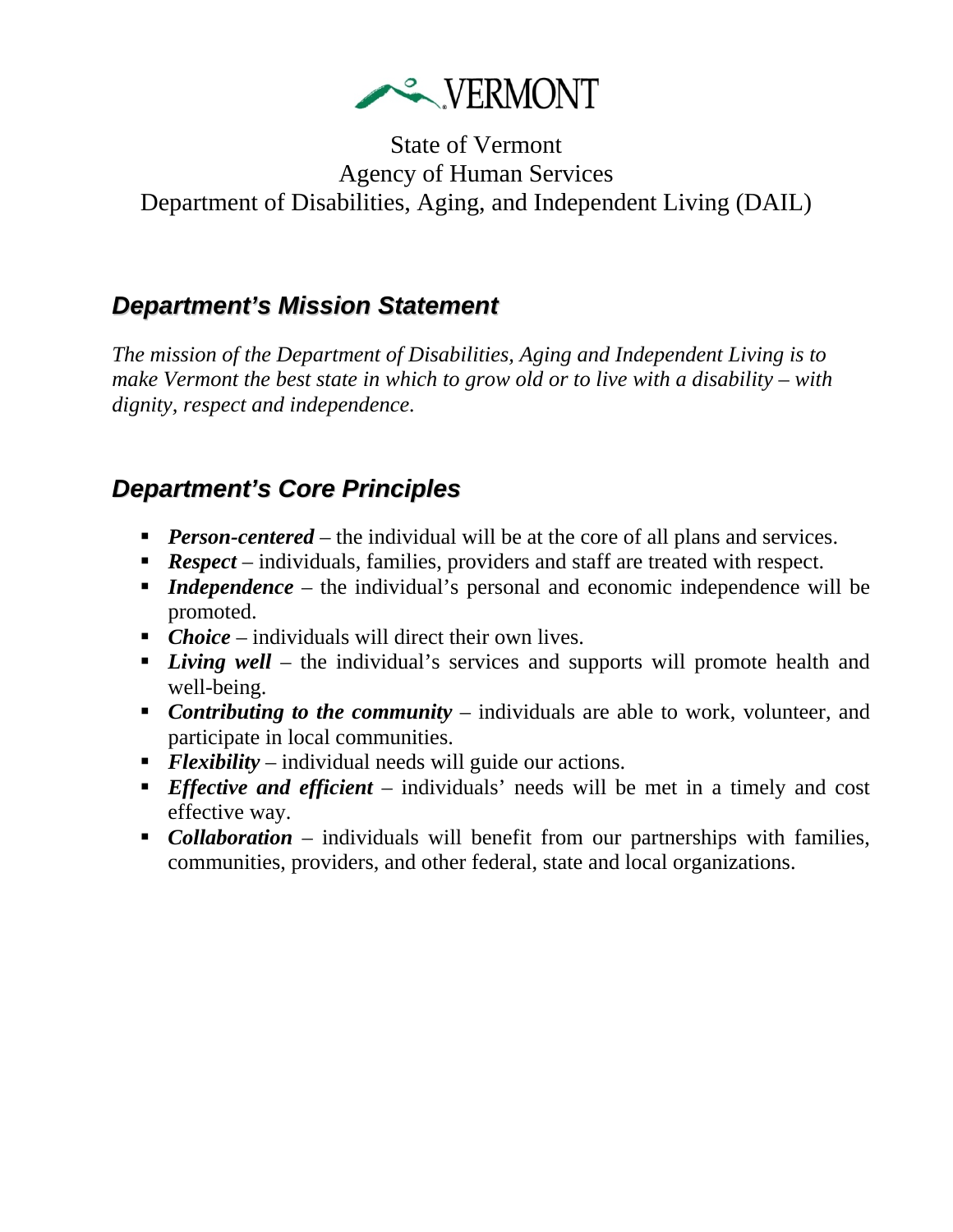## **DAIL ADVISORY BOARD OPERATING PROCEDURES**

# **TABLE OF CONTENTS**

#### Page No.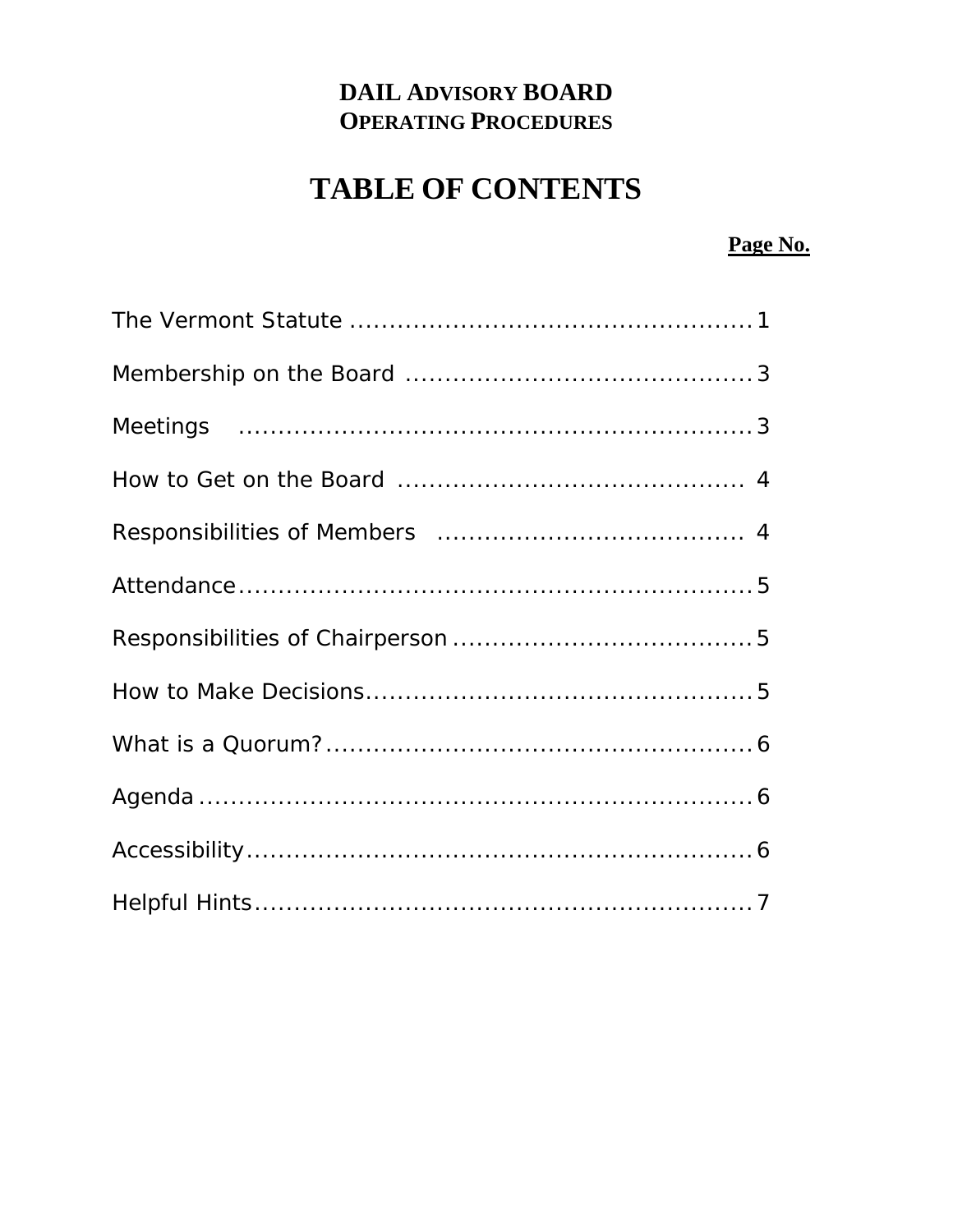#### *CHAPTER 5: DISABILITIES, AGING AND INDEPENDENT LIVING PROGRAMS* **33 V.S.A. § 505. ADVISORY BOARD**

#### **TITLE 33 Human Services**

#### **CHAPTER 5. DISABILITIES, AGING AND INDEPENDENT LIVING PROGRAMS**

#### **§ 505. Advisory board**

- (a) An advisory board to the department is created for the purpose of advising the commissioner with respect to programs and issues affecting older persons and persons with disabilities.
- (b) The board shall be composed of no fewer than 19 and no more than 24 members appointed by the governor for terms of three years. Of these members, no fewer than 14 shall be individuals who are older persons or persons with disabilities, of which at least seven shall be selected for their familiarity with and interest in programs and issues affecting the interest of older persons, and seven shall be selected for their familiarity with and interest in programs and issues affecting the interests of persons with disabilities. Five members shall be selected to represent the interests of each of the five regions of the state. Persons who are paid providers of services to older persons and persons with disabilities shall not be appointed except as representatives of one of the five regions of the state or because they otherwise qualify for membership. The advisory board and commissioner shall seek the advice and recommendations of paid service providers on an organized and regular basis.
- (c) The governor shall designate the chair of the board.
- (d) Members shall not be entitled to compensation but shall be reimbursed for actual and necessary expenses incurred in connection with their duties as members of the board.
- (e) A vacancy shall be filled in the manner provided for the original appointment for the expired portion of that term.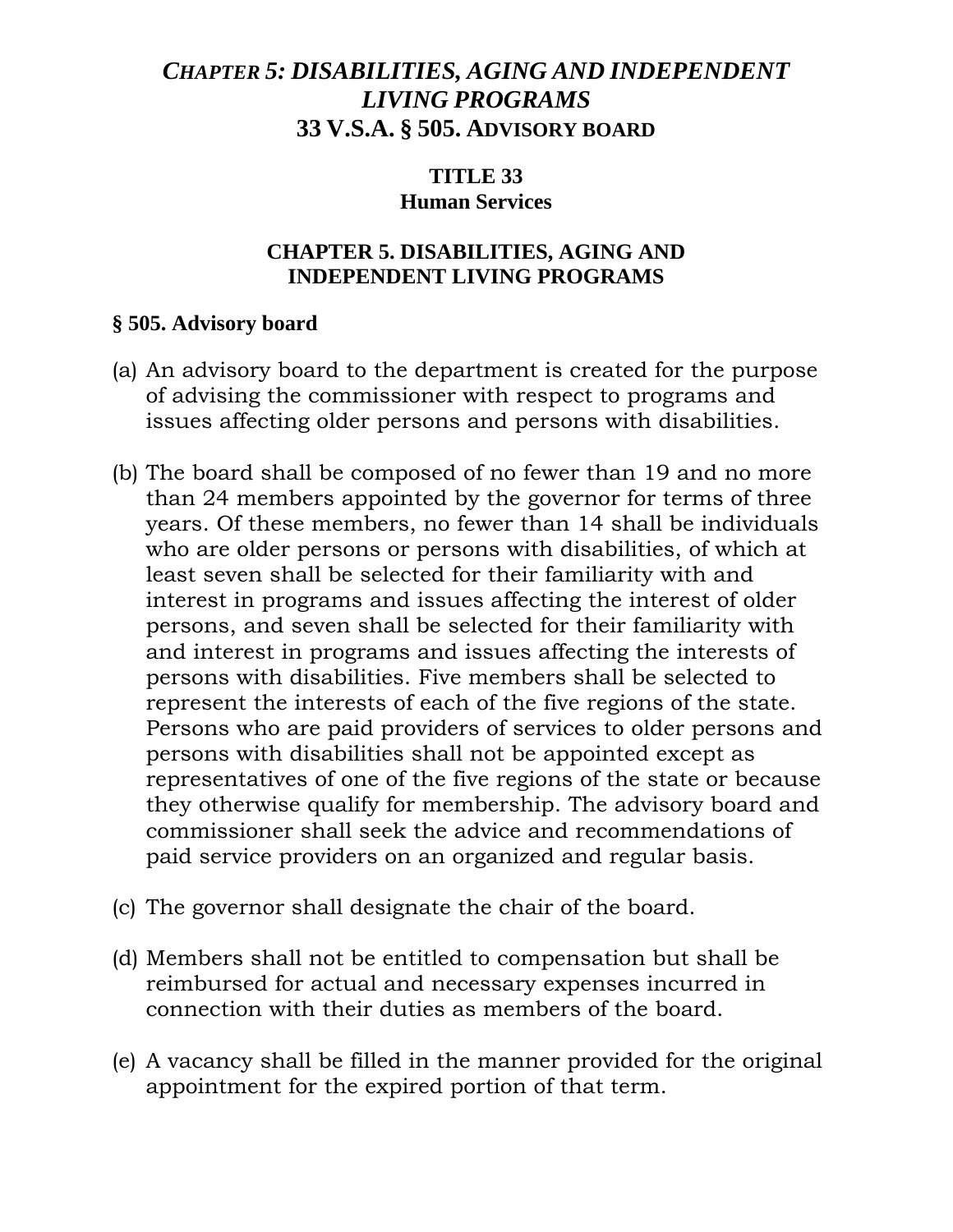- (f) The board shall advise the commissioner on matters related to the interests of older persons and persons with disabilities. It shall be guided generally by reference to the statements of objectives and policy found in the Older Americans Act and the Americans with Disabilities Act.
- (g) The board may establish committees to facilitate its work and to ensure it pays adequate and appropriate attention to the range of issues for which the department is responsible. The board may also create ad hoc committees to address discrete issues as they arise.
- (h) The commissioner shall assure that the advisory board and its committees receive sufficient staff support to meet their responsibilities.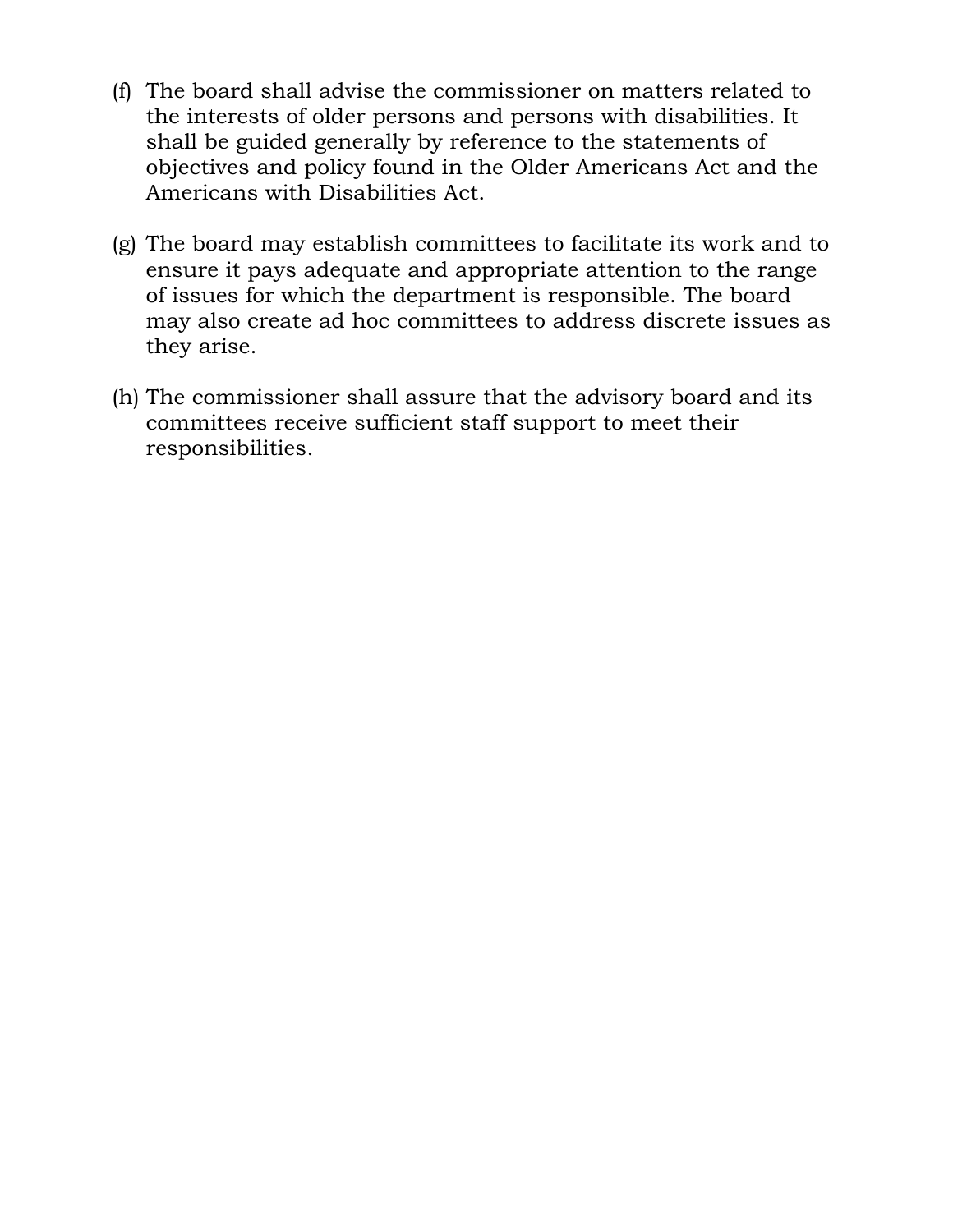# **DAIL ADVISORY BOARD OPERATING PROCEDURES**

The Department of Disabilities, Aging & Independent Living (DAIL) Board was created for the purpose of advising the Commissioner with respect to programs and issues affecting older persons and persons with disabilities.

**Membership on the Board** – The DAIL Advisory Board has no fewer than 19 and no more than 24 members.

• At least 14 members represent older persons or persons with disabilities. (At least seven shall be familiar with and interested in programs and issues affecting older persons, and seven shall be familiar with and interested in programs and issues affecting persons with disabilities).



• Five members shall be selected to represent the interests of each of the five regions of the state.

Persons who are paid providers of services to older persons and persons with disabilities shall not be appointed except as representatives of one of the five regions of the state or because they otherwise qualify for membership.

The Governor shall designate the Chairperson of the Board. (A chairperson will be recommended by the Board.)

Members of the Board shall be appointed by the governor for staggered terms of three years, and shall serve until a successor is appointed. The Board has no limit on the number of terms a person serves. If a person is appointed in the middle of a term, he/she shall fulfill the remaining amount of time for that term.

If a person is interested in serving an additional term, he/she should contact DAIL for a reappointment application (802-871-3350) or it can be found on the DAIL website at [www.dail.vermont.gov](http://www.dail.vermont.gov/). The process for reappointment is the same as the process for an initial application to the board (see "How to Get on the Board").



**Meetings** – The Board meets monthly on the second Thursday of the month. Meetings begin at 10 a.m. and end at 2 p.m.. There is no meeting in August. The schedule is reviewed with the board at the beginning of the year.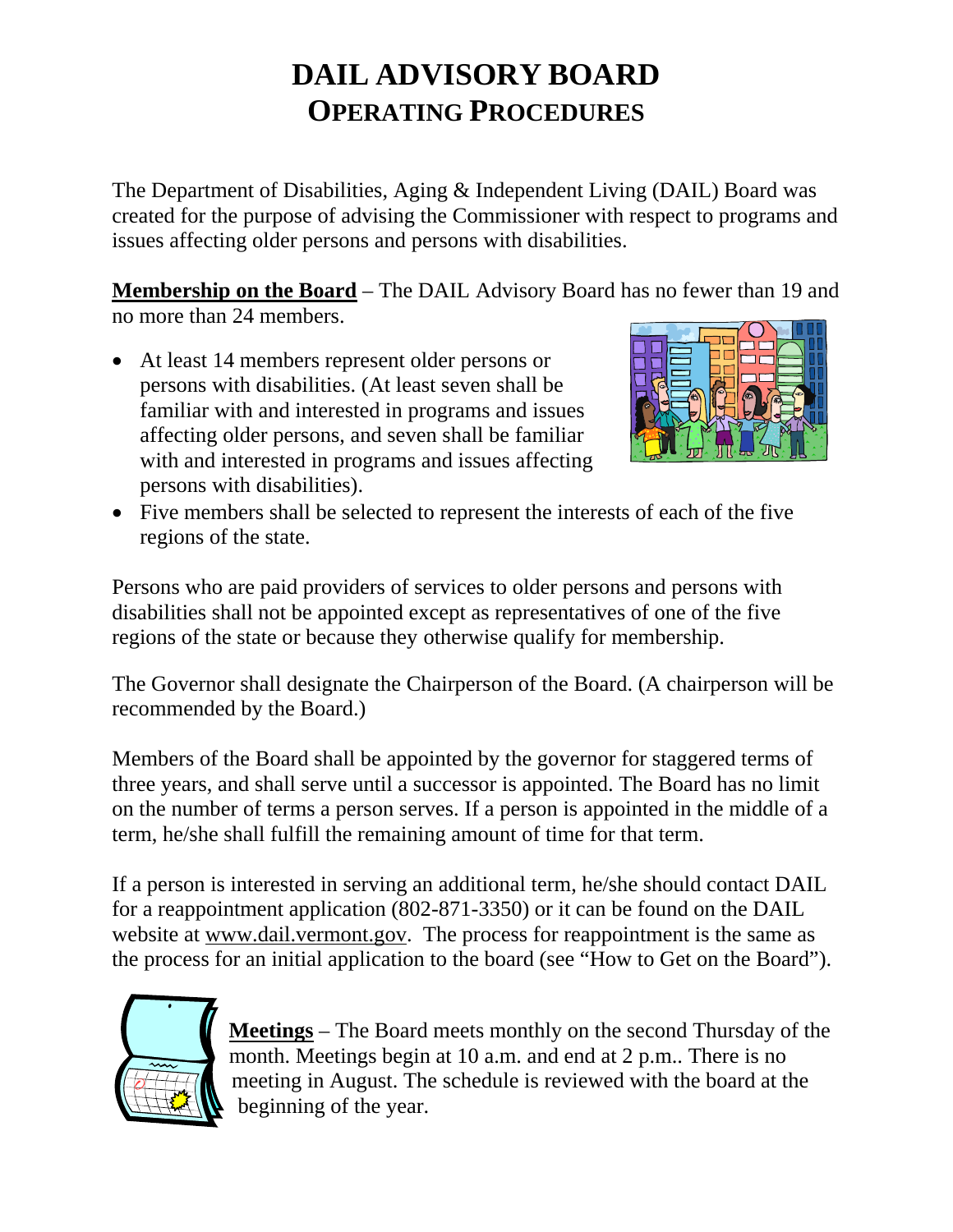Topics for the meetings are discussed at the beginning of the calendar year, and the Chair and Commissioner/Deputy Commissioner will try to adhere to this schedule. However, the schedule and topics sometimes have to change depending on arising issues and items or presenters not available at the suggested time. The Commissioner/Deputy Commissioner will discuss the agenda with the Board Chairperson and modify the schedule when needed. Some changes in the schedule may be brought to the Board, when appropriate and time allows.

Meetings are usually held in Central Vermont and are open to the public. Because they are public meetings, Board meetings have to follow Vermont laws about public meetings and all meetings are held in accessible places.

DAIL is responsible for taking meeting minutes and sending them out to members.

**How to Get on the Board** – Individuals can contact DAIL for an application for the Board. An application can be found on the DAIL website at [www.dail.vermont.gov](http://www.dail.vermont.gov/) or by calling the DAIL office at 802-871-3350. After filling out the application it should be sent to the DAIL Commissioners office, with a resume. *If you obtained an application through the Vermont Governors website, please forward the completed application to the DAIL Commissioners office.*



When an application is received at DAIL, the Commissioner and/or Deputy Commissioner will review it. They may receive input from the Chairperson or other DAIL Advisory Board members, or from other DAIL staff, about the applicant. The Commissioner will write a recommendation to the Governor about whether to accept or deny the request, and will forward the application and resume to the Secretary of the Agency of Human Services, who will review the information and forward it to the Governor's office. All applications are forwarded to the Governor's office.

If the Governor approves the application, the applicant will receive a "greeting," which includes an "Oath of Office" and "Ethics Code Acknowledgement." The applicant will sign and return these documents to the Governor's office.

People are appointed to the Board by the Governor. See "Membership on the Board" section for specifics on the composition of the board.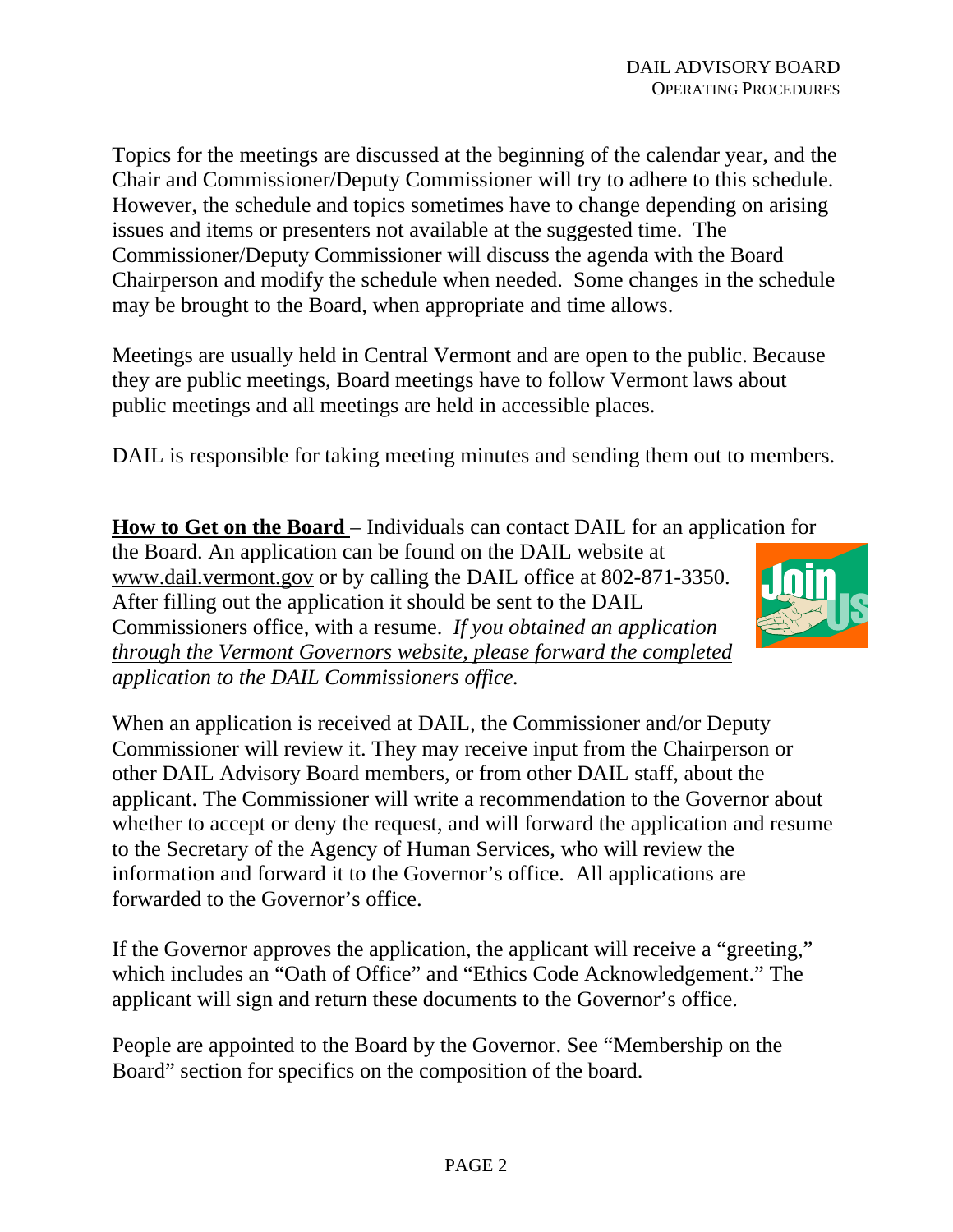Board members interested in serving additional terms should notify DAIL and fill out an application, which can be found on the DAIL website at [www.dail.vermont.gov](http://www.dail.vermont.gov/) or by calling the DAIL office at 802-871-3350. After filling out the application it should be sent to the DAIL Commissioners office, with a resume. (The process for reappointment is the same as the process for an initial application to the board, please see process above.)

**Responsibilities of Members** – Each person who is a member of the Board has certain responsibilities. Some of these are:

• Advising the Commissioner with respect to programs and issues affecting older persons and persons with disabilities.



- Attending meetings and arriving at the meeting on time.
- Asking questions if you need more information or don't understand something that is being discussed.
- Serving on subcommittees.
- Signing and following the "Ethics Code Acknowledgement," which includes information about when a person has a conflict of interest.
- Along with the Commissioner, seeking the advice and recommendations of paid service providers on an organized and regular basis.

**Attendance** – Each member is expected to attend all meetings. If a person cannot attend a meeting, he or she has a responsibility to call or e-mail DAIL staff.

- Attending and participating in meetings are big responsibilities because a member is not just speaking for himself or herself, he/she is responsible for sharing their expertise around programs and issues affecting older persons, and persons with disabilities.
- If a Board member regularly misses meetings, the Chairperson is responsible for requesting the department to call or e-mail the person to inquire about his/her absence.

**Responsibilities of Chairperson** – The Chairperson has some specific responsibilities. These are:

• Being in charge of the meeting. This includes making sure the schedule is followed, helping everyone have a chance to speak, encouraging everyone to listen to one another, and beginning and ending on time.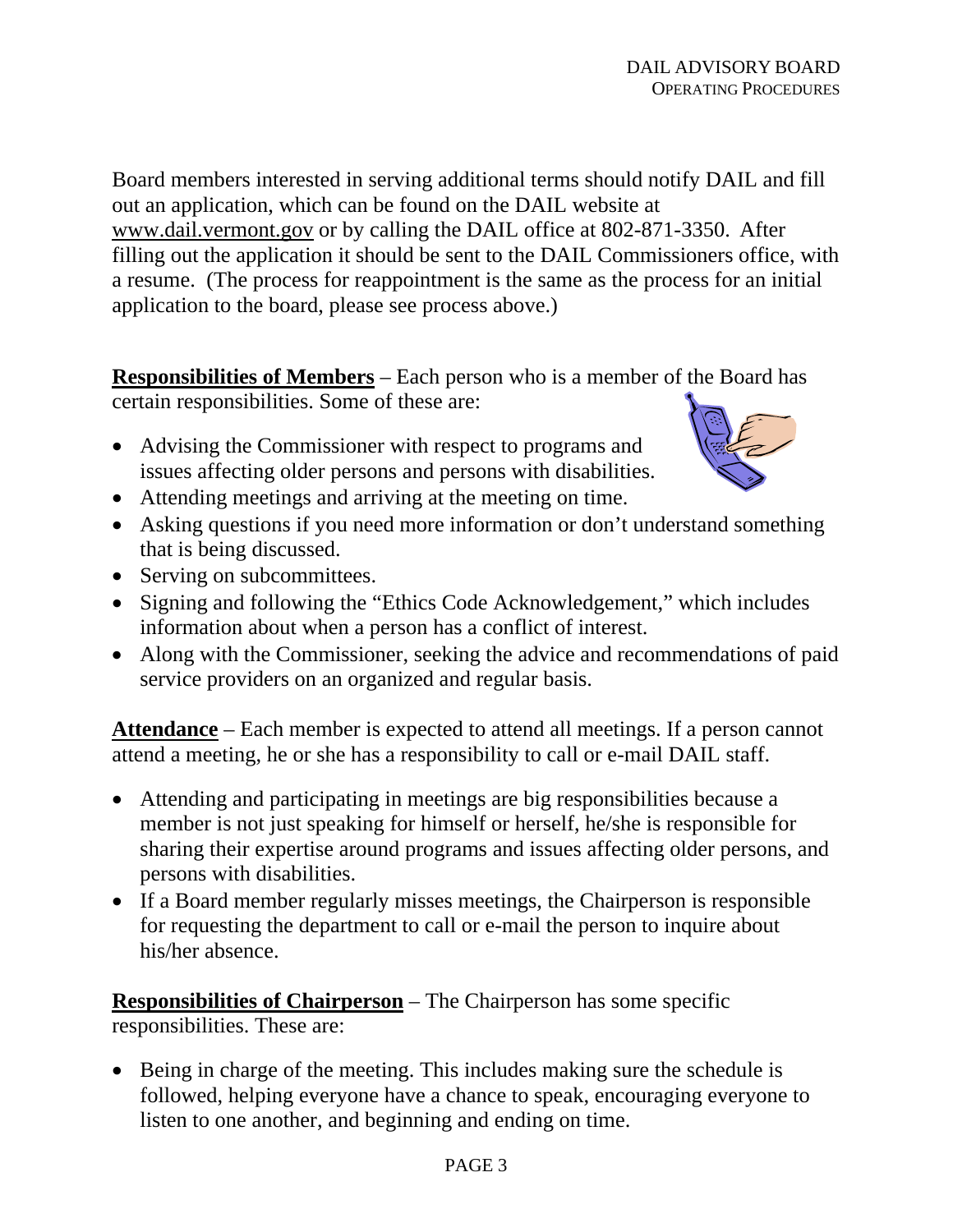- Assisting DAIL staff with making the agenda for each meeting.
- Acting as the spokesperson for the Board.
- Making sure the Board gets all the work done it needs to for the year.
- Helping people to understand their roles as Board members and helping people understand the "Ethics Code Acknowledgement."
- Helping each member to understand his or her responsibilities, including attendance at meetings.



- The Chairperson may assign duties to other members of the Board.
- If the Chairperson is not able to attend a meeting, they will be in contact with a board representative, chosen by the board, who will act on the chair's behalf.

**How to Make Decisions** – Most of the time the Board makes decisions by consensus. This means that everyone has the opportunity to discuss his or her point of view. If there is a general agreement among members on an issue the chair will announce that decision before moving forward. The Chair may call for a formal vote.



When a formal vote is called, Robert's Rules of Order will be used and a vote will be taken. A formal vote can only be taken if at least 51% of the voting members are present.

You must be present in order to vote unless you have given another member your *proxy.* A proxy is a formal way to tell another member that he/she can vote at a meeting where you

are not present and should be given in writing before the meeting. If you give someone your proxy, you can tell him/her how you want him/her to cast your vote or he/she can vote how he/she thinks you would vote.

There are a number of times when a formal vote is necessary:

- When the Board is recommending who will be the Chairperson;
- When the Board wants to make recommendations to the Commissioner or Agency Secretary regarding issues they feel strongly about;
	- When the Board is taking action on issues, e.g. writing letters to legislators.



**What is a Quorum?** – A quorum is the number of members that need to be present in order for a meeting to be official. The quorum for the Board is one-third of all members.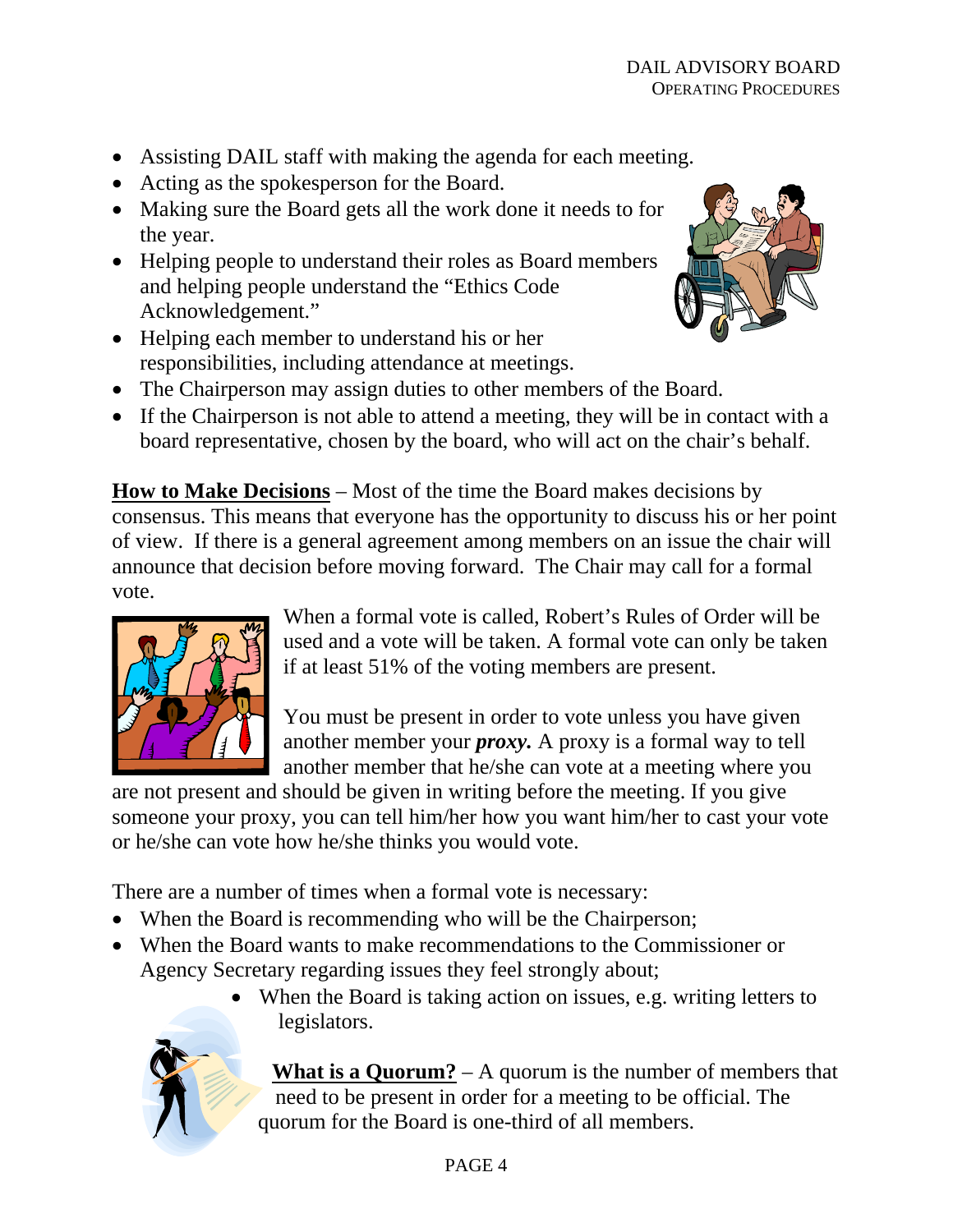**Agenda –** Every meeting must have an agenda. An agenda is a schedule of what is going to be talked about during the meeting. The agenda will include the time that will be spent on each item.

The Chairperson and DAIL staff will work together to compile an agenda each month. Other members of the Board may also ask for items to be put on the agenda. If a person wants to have something on the agenda, he/she needs to let the Chairperson or DAIL staff know. If there are members of the general public at the meeting, the public shall be given a reasonable opportunity to express its opinion on matters considered by the public body during the meeting as long as order is maintained.

The agenda will be e-mailed by DAIL staff to all members in advance of the meeting and mailed to those who request it. All available materials for the meeting will also be e-mailed in advance when possible. Because the DAIL Advisory Board meetings are open meetings, the agenda will be sent to the Department of Libraries to be posted on their online calendar per 3 VSA §2222(c).

**Accessibility** – For everyone's benefit, the Board must make every effort to make meetings and materials accessible to everyone. To do this, the following will happen:



- DAIL will try to have the meeting in a consistent location each month. Members will know ahead of time if the meeting needs to be in a different place.
- Everyone will have a name card.
- Meetings will always be held in a place that is physically accessible to everyone.
- Attention to Board members' comfort will be made (e.g., room temperature and lighting, scheduled breaks, table setup, etc.).
- Information to be discussed will be sent to each person ahead of time. If it can not be sent ahead of time, anything requiring a vote or a large discussion will be read aloud at the meeting.
- DAIL staff will be available to meet with any member personally if he/she has any questions.
- All people present at Board meetings will allow enough time for everyone to communicate his/her thoughts.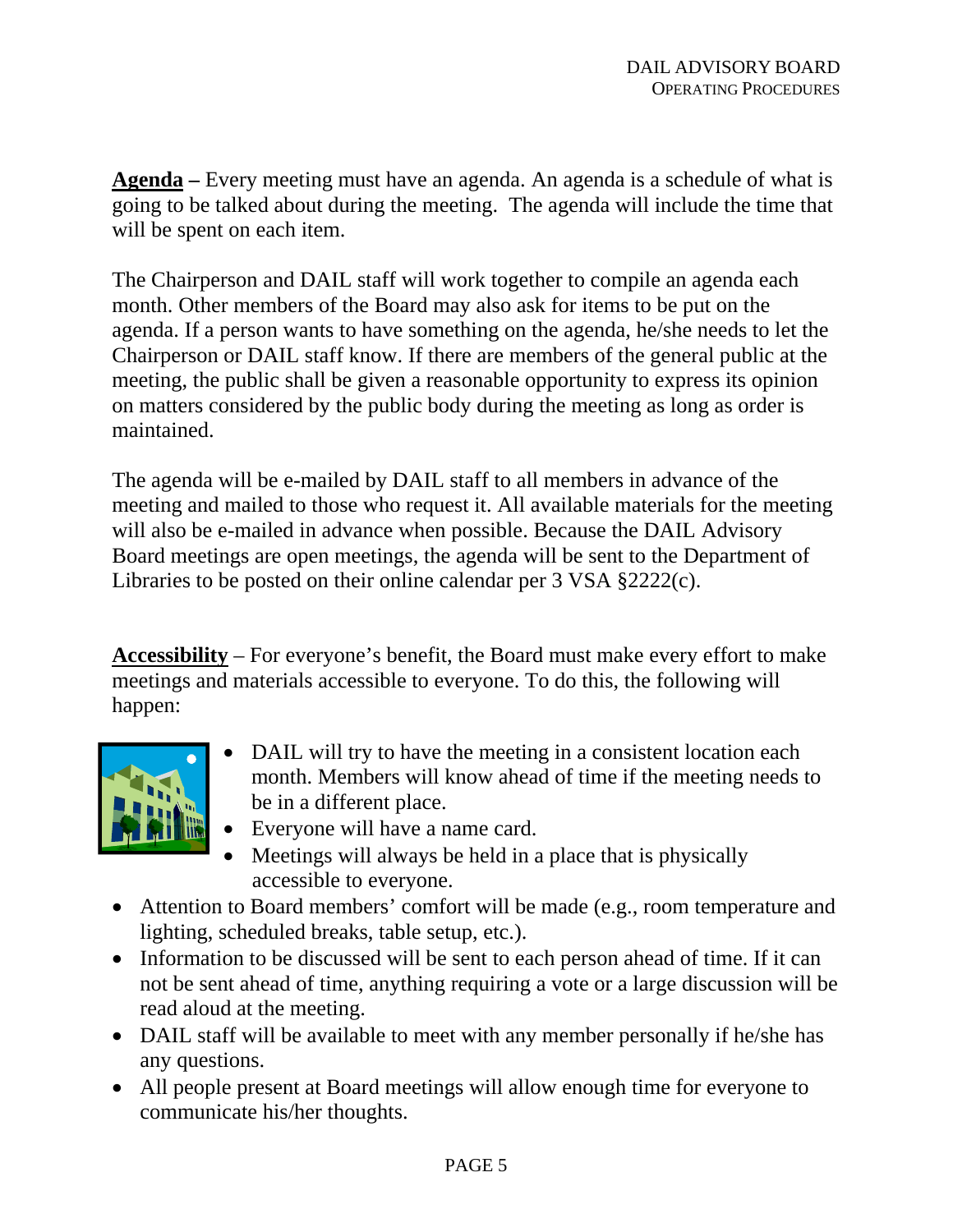- Members of the DAIL Advisory Board do not receive a stipend from the Department for attendance at Board meetings. Board members will be reimbursed for mileage expenses at the rate paid to State employees, except for Board members who are attending on behalf of an organization or are being paid by an organization to attend, in these cases no mileage reimbursement will be paid. This includes a higher rate for accessible van transportation.
- Before a formal vote is taken there will be a brief break to allow anyone who might need some additional time to think about his/her vote and ask questions.
- If individual accommodations are needed, individuals shall make that request to DAIL.

**Helpful Hints** – The Board is made up of many different people. People may not know each other, so sometimes it is helpful to think about these things:

- Remember that people come from all walks of life.
- Keep a positive attitude to make positive change.
- Be willing to take the time to listen carefully.



- Make the Board a place where it is safe to take risks about strong opinions.
- Try not to judge based on too little information.
- Encourage people to relate personal experiences.
- Accept different forms of communication.
- Remember the Board and its members serve as role models for others.
- Create good learning experiences for each other.
- Ask questions, have fun and laugh!